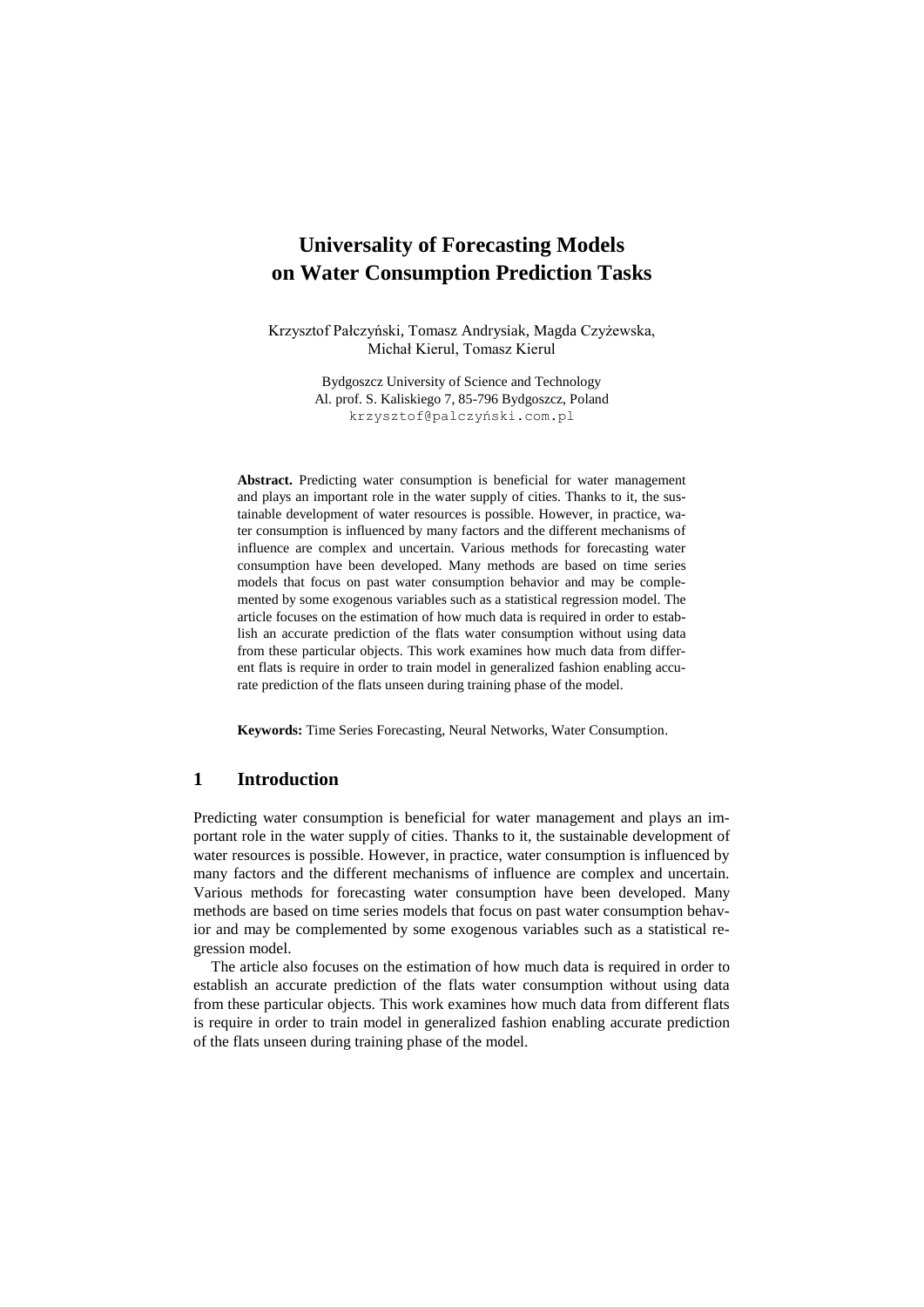## **2 Datasets and Methods**

In this article the data used for training and evaluation of the models comes in form of measurements of water consumption from 13 different flats from multiple estates. The measurements were conducted in the span of six months, from January 2020 to June 2020 on flats in Warsaw by SoftBlue S.A company. In order to determine both impact of selected network architecture and amount of data from different flats on results during testing, evaluation procedure has been established:

- Select model algorithm and number of flats involved during training
- Randomly select flats and put them into training set
- Take rest of flats and put them into test set
- Train the model on the test set
- Evaluate model performance on the test set

The experiments were conducted 10 times for each unique pair of model algorithm type and number of flats selected for training. The results were averaged and presented in tab. 1 and on the fig 1. ANOVA analysis and Tukey's post-hoc tests were performed in order to determine significance of differences between averaged results for each pair.

The measurements of water consumption were taken by water meters designed to send electric impulse each time 10 liters of water has flown through the device. The data was pre-processed in order to express flat's hourly water usage. The forecasts were conducted using 24-hour window. As a result, each model performed a forecast of the water consumption in the next hour based on its usage in the last 24 hours.

During nighttime it is expected that water consumption subsides. For some flats there are certain hours when water is not taken from the network at all. Because of that there are observed values of water consumption equal to 0. This is a problem for using relative metrics like Mean Absolute Percentage Error (MAPE) due to its numeric properties. The MAPE metric is calculated by

$$
MAPE(Y, \hat{Y}) = \frac{1}{|Y|} \sum_{i=0}^{|Y|} \frac{|\hat{Y}_i - Y_i|}{Y_i} \,. \tag{1}
$$

If observed value at time  $t = 0$ ,

$$
\lim_{y \to 0^+} MAPE(y, \hat{y}) = \lim_{y \to 0^+} \frac{\hat{y} - y}{y} = \hat{y} \cdot \lim_{y \to 0^+} \frac{1}{y} = \hat{y} \cdot \infty
$$
 (2)

If predicted value is greater than zero, then MAPE error is equal to the infinity. However, if predicted value is equal to zero, then equation (2) takes form of zero times the infinity, which is an indeterminant form. Due to this limitation the metric chosen for model evaluation was Mean Squared Error (MSE) over Mean (MSEoM) given by the equation (3).

86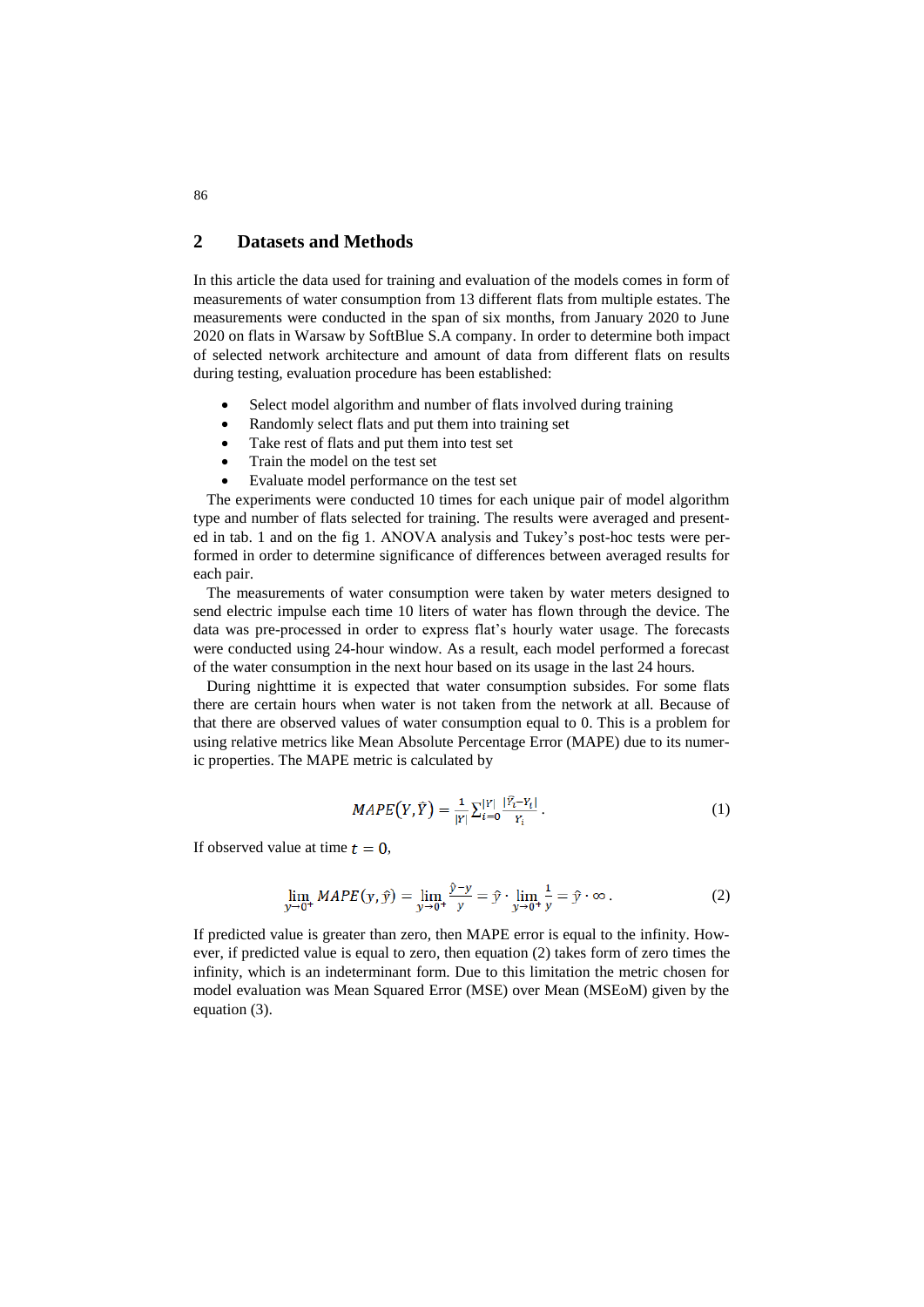$$
MSEoM(Y, \hat{Y}) = \frac{\frac{1}{|Y|} \sum_{i=0}^{|Y|} (\hat{Y}_i - Y_i)^2}{\frac{1}{|Y|} \sum_{j=0}^{|Y|} Y_j} = \frac{\sum_{i=0}^{|Y|} (\hat{Y}_i - Y_i)^2}{\sum_{j=0}^{|Y|} Y_j}
$$
(3)

The Mean Squared Error over Mean metric combines both relative character, due to its comparison to the mean, is sensitive to significant differences between observed and predicted values and does not suffer from the numerical issues associated with division by numbers close to zero.

The models tested in this article are linear neural networks, recurrent neural networks and machine learning algorithms based on ensemble of decision trees. The linear networks are made of fully connected layers with ReLU [1] activation function. The evaluated models are one-layer network (FC-1) and two-layer network (FC-2). The recurrent neural networks are made of 2 recurrent layers and one fully connected layer. Every layer uses ReLU activation function. The evaluated recurrent models are Recurrent Neural Network (RNN) [2], Long-Short Term Memory Network (LSTM) [2] and Gated Recurrent Network [3] (GRU). The ensemble algorithms are Random Forest and XGBoost.

#### **3 Experimental Results**

The averaged results of experiments are presented in the tab. 1 and on the fig. 1. The most significant change in error rate in regard to amount of flats used during training was observed between using singular flat and two flats.

The ANOVA test has been performed for each type of network on the results from experiments clustered by the number of flats used during training. The F metric achieved for each network varies from 10.0 for FC-1 network to 25.23 for XGBoost model. The Tukey's post-hoc tests were performed in order to determine what number of flat produce error distribution separable from others.

| Flats          | Models |        |            |             |            |               |                 |
|----------------|--------|--------|------------|-------------|------------|---------------|-----------------|
|                | $FC-1$ | $FC-2$ | <b>GRU</b> | <b>LSTM</b> | <b>RNN</b> | Random Forest | <b>XGB</b> oost |
| 1              | 3.30%  | 3.60%  | 3.86%      | 3.50%       | 3.91%      | 3.35%         | 3.66%           |
| 2              | 2.95%  | 2.89%  | 3.05%      | 2.94%       | 3.06%      | 3.02%         | 3.28%           |
| 3              | 2.96%  | 2.97%  | 2.88%      | 2.80%       | 2.95%      | 2.75%         | 3.18%           |
| $\overline{4}$ | 2.90%  | 2.75%  | 2.88%      | 2.80%       | 2.95%      | 2.75%         | 3.07%           |
| 5              | 2.87%  | 2.73%  | 2.78%      | 2.68%       | 3.07%      | 2.69%         | 2.85%           |
| 6              | 2.90%  | 2.73%  | 2.77%      | 2.80%       | 2.87%      | 2.62%         | 2.87%           |
| 7              | 2.92%  | 2.65%  | 2.74%      | 2.66%       | 2.85%      | 2.67%         | 2.84%           |
| 8              | 2.94%  | 2.88%  | 2.71%      | 2.65%       | 2.86%      | 2.61%         | 2.78%           |
| 9              | 2.95%  | 2.63%  | 2.78%      | 2.72%       | 2.64%      | 2.59%         | 2.72%           |
| 10             | 2.94%  | 2.65%  | 2.77%      | 2.78%       | 2.79%      | 2.56%         | 2.65%           |
| 11             | 2.95%  | 2.60%  | 2.78%      | 2.68%       | 2.65%      | 2.54%         | 2.70%           |

**Table 1.** MSEoM for different models using varying number of flats during training phase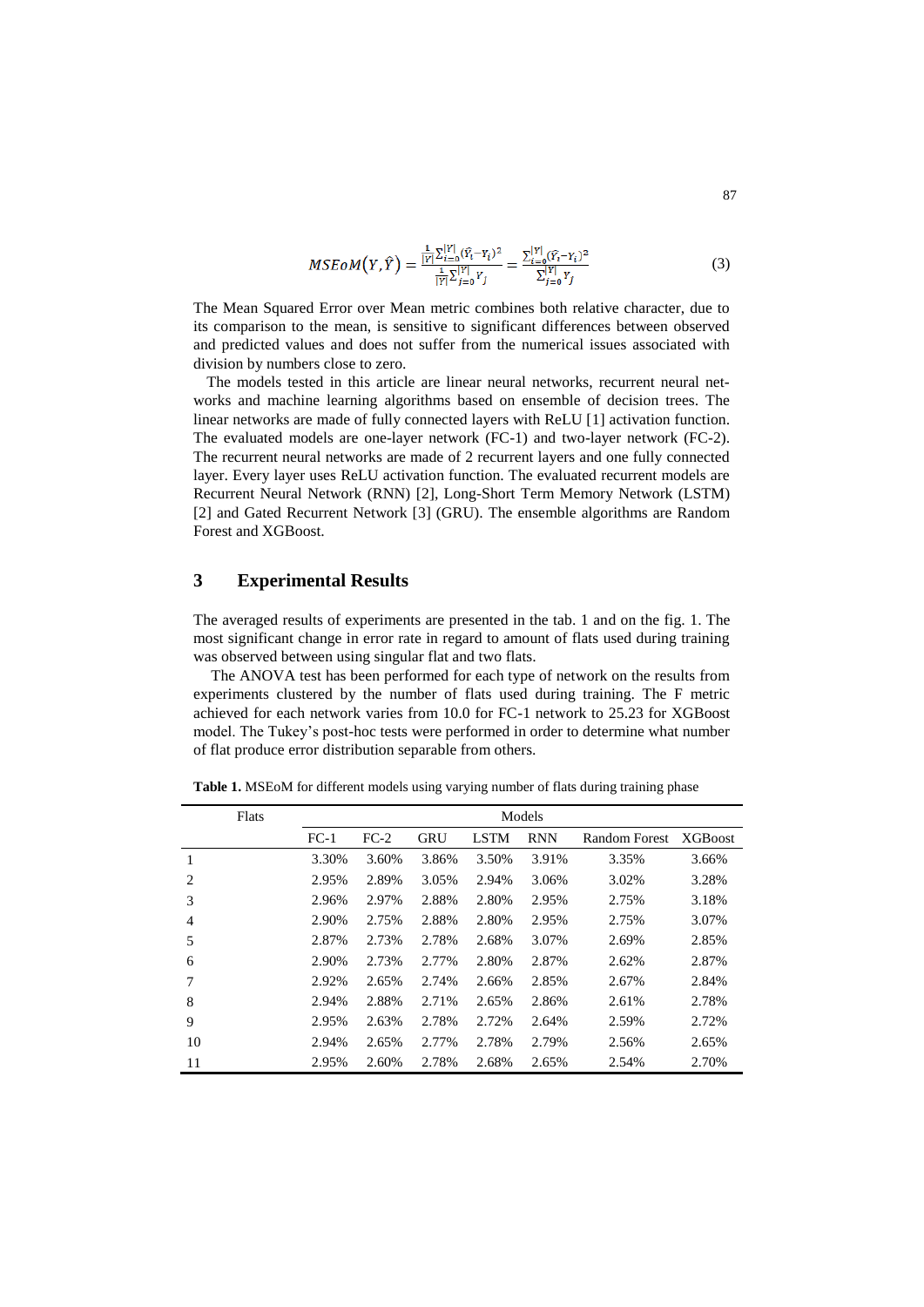

**Fig. 1.** Series presenting values of Mean Squared Error over Mean for different models using different number of flats for training set creation.

It turns out that error distribution of each model trained on only one flat was significantly different from error distribution of models trained on two flats. However, difference between training on two flats comparing to training on three flats was deemed not significant for every model. The only models, which results while trained on two flats differed from being trained on eleven was Random Forest and XGBoost. For every model and every pair of number of flats selected from 3 to 11 resulted in not significant difference.

The conclusion from these tests is that the smallest number of flats used during training that has significant impact on the model performance is two.

The ANOVA test has been performed on error distributions of each model trained on two flats in order to determine significance of choosing machine learning algorithm. The F metric was equal to 3.6. The Tukey's post-hoc tests were performed. It turns out that the only significant difference in error distributions were determined for XGBoost compared to FC-1, FC-2 and LSTM networks. No other model was deemed significantly different from another.

#### **4 Conclusions**

Tukey's post-hoc tests results indicates that using data acquired from two flats is enough to properly represent the task of forecasting water consumption in flats of the similar population. Although averaged error rate was smaller with each added flat for every type of model except of FC-1 and GRU, the mean differences were deemed insignificant. There was no measurable benefit of adding data from more flats.

The analysis of significance of model type selection proved that the only meaningful choice for training the model on data gathered from two flats is to not choose XGBoost algorithm. The performance of the rest of the algorithms did not prove significantly different from themselves. This notion implies selection of the least compu-